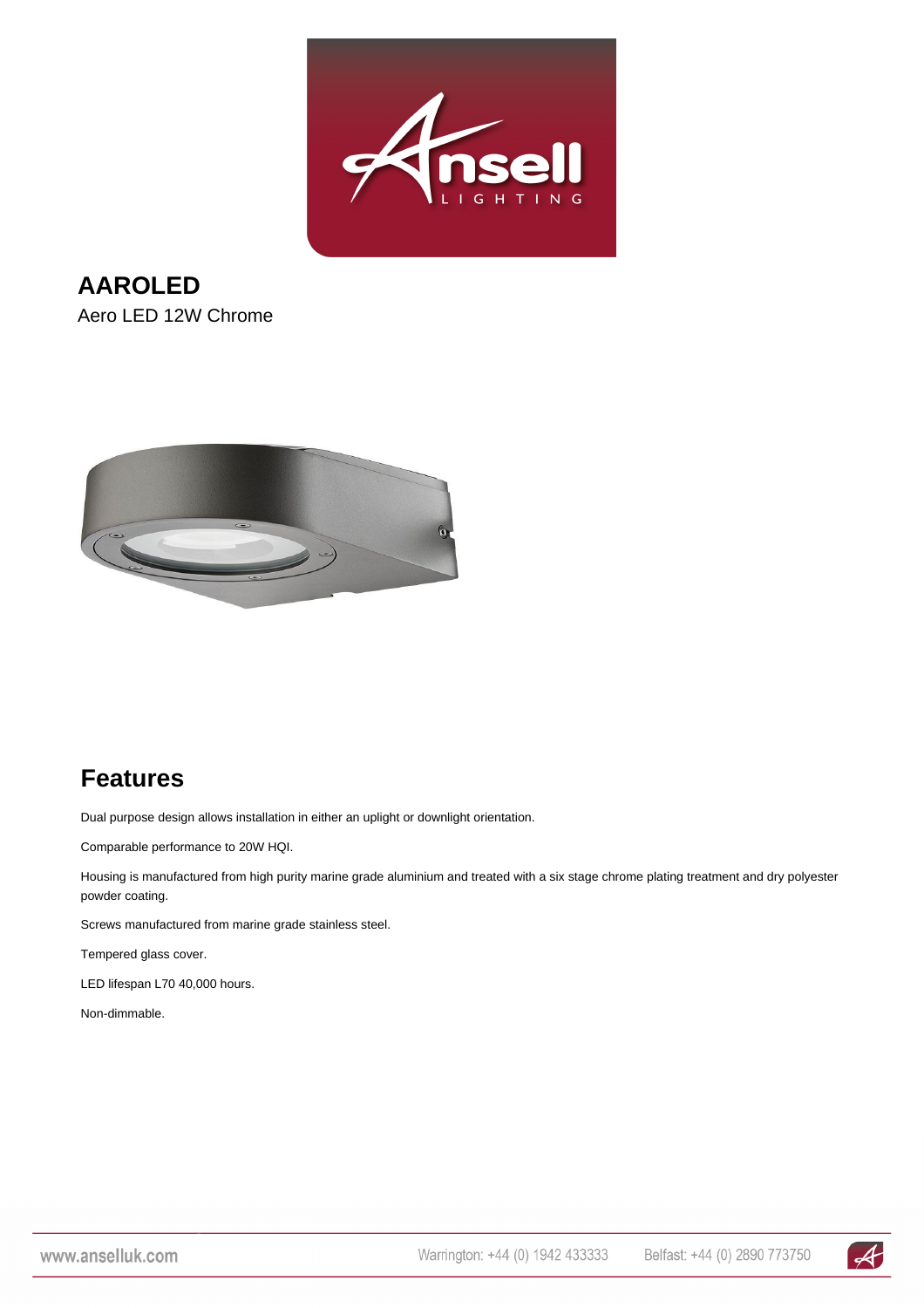## **General Information**

| Lamp Type                      | <b>LED</b>        |
|--------------------------------|-------------------|
| Colour / Finish                | Chrome            |
| <b>IP Rating</b>               | IP <sub>65</sub>  |
| <b>Class Protection</b>        | 1                 |
| <b>Internal / External</b>     | Internal/External |
| Surface / Recessed / Suspended | Surface           |
| <b>Warranty (Years)</b>        | 5                 |
| <b>CE Mark</b>                 | Yes               |
| <b>Height / Depth</b>          | 110               |
| Length / Diameter              | 275               |
| Width                          | 223               |

## **Technical Information**

| Wattage                 | <b>12W</b>                          |
|-------------------------|-------------------------------------|
| <b>Lumens Delivered</b> | 900lm                               |
| Lm/W                    | 75 Lm/W                             |
| <b>CRI</b>              | Ra 80                               |
| <b>CCT</b>              | 4000k                               |
| Input                   | 230V                                |
| Hertz                   | 50/60Hz                             |
| <b>Operating Temp</b>   | -20 $^{\circ}$ C to 50 $^{\circ}$ C |

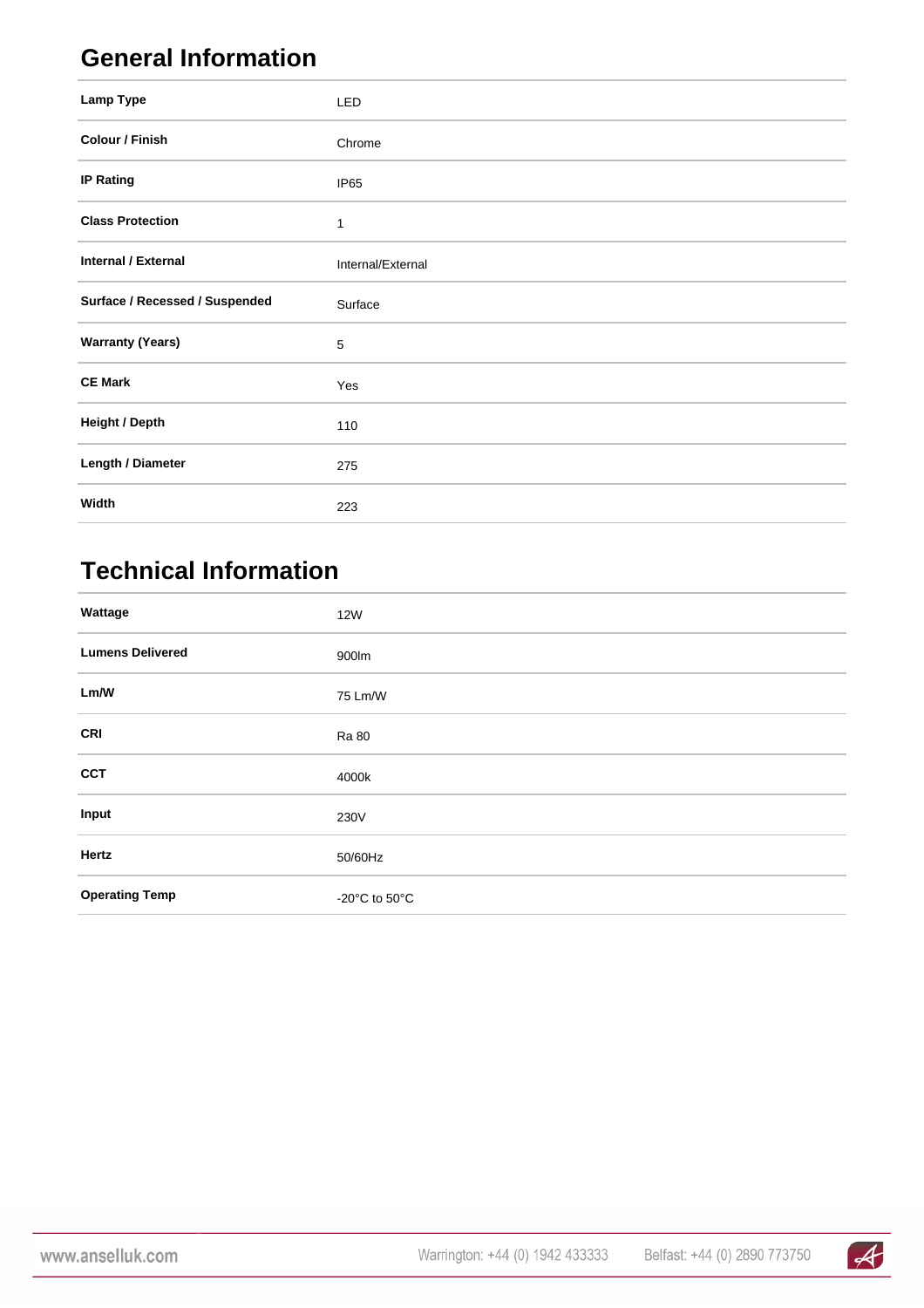## **Technical Data - ETIM 6 - Ceiling-/wall luminaire (EC002892)**

| Suitable for wall mounting             | Yes               |
|----------------------------------------|-------------------|
| Suitable for suspended mounting        | No                |
| With light source                      | Yes               |
| <b>Material housing</b>                | Aluminium         |
| <b>Colour housing</b>                  | Chrome            |
| <b>Material cover</b>                  | Glass transparent |
| Suitable for number of lamps           | $\mathbf{1}$      |
| Voltage type                           | AC                |
| <b>Nominal voltage</b>                 | 230-230 V         |
| Control gear included                  | Yes               |
| Type of dimming                        | Not dimmable      |
| Degree of protection (IP)              | IP65              |
| <b>Protection class</b>                | $\mathsf{I}$      |
| Rated luminous flux acc. IEC 62722-2-1 | 900 lm            |
| <b>Colour of light</b>                 | White             |
| <b>Colour temperature</b>              | 4000-4000 K       |
| <b>Colour rendering index CRI</b>      | 80-89             |
| <b>Surface finishing</b>               | Other             |
| Length                                 | 275 mm            |
| Width                                  | 223 mm            |
| Lamp power                             | 12 W              |
| Lamp power at multiwatt                | Not applicable    |
| Suitable for emergency lighting        | No                |
| <b>Emergency unit integrated</b>       | No                |
| Suitable for ceiling mounting          | $\mathsf{No}$     |